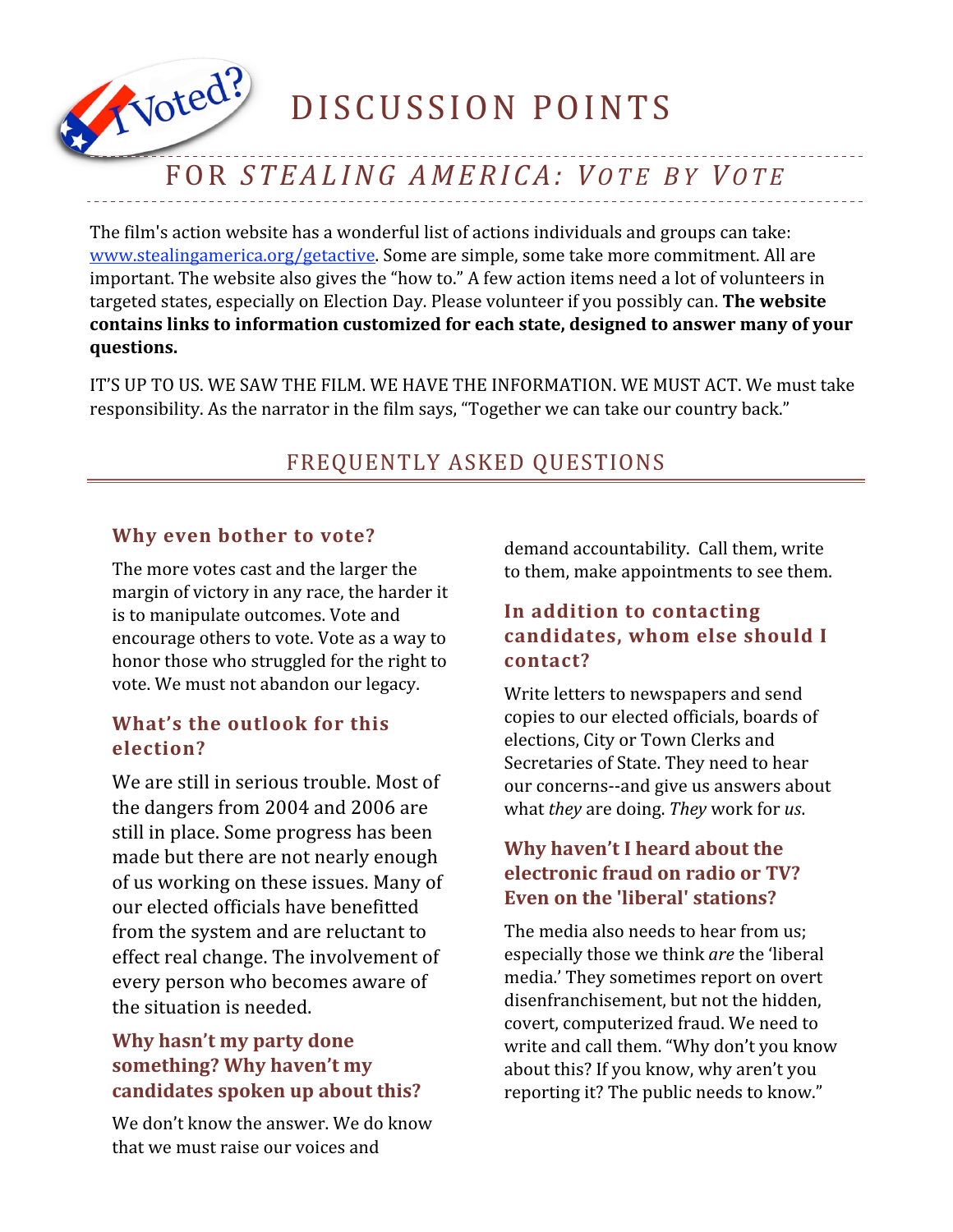## **What is the solution? What do we want to have happen?**

We
need
to
demand
citizen
participation and
observation.

The
gold
standard
is hand-counting paper ballots, at least the federal
races
(President,
U.S. Representative,
and
U.S.
Senator)
on **Election
Night**at
the **precinct
level**.
We need: (1) voter-marked paper ballots; (2) ballots counted by hand is an ideal method, but for now most paper ballots are counted by optical scanners. If so, then we also need election-night verification or audits with 99% statistical confidence level that outcomes are correct; and (3) citizen observation of the 'chain of custody' of ballots and memory cards beginning Election Night and until the election is certified.

## **How can I possibly know what to do or how to do it?**

#### The
film
website

www.stealingamerica.org/getactive suggests
a
wide
range
of
actions
people can
take **between
now
and
November** that
can
make
a
real
difference.
Some
are small
and
simple,
others
more
involved. There
is
something
every
one
of
us
can do.
Many

of
us
can
take
several actions.
Start
by
verifying
that
you,
your family, friends, and co-workers are registered
to
vote.

### **But what can I do that will make a difference in November?**

Some
of
the
action
items
listed
on
the website
are
designed
to *prevent*problems with this year's election, while others are designed
to *detect,
document
and
respond*  to problems. Wherever possible, choose actions
first
that
may
prevent
problems.

What is most important varies with where
you
are
and
possibly
even
whether you
can
travel
for
Election
Day. Important:
on
Election
Day,
if
it
is
legal
in

your
state,
take
your
camera,
especially
a video camera, to the polls with you and videotape
everything
(except
people's secret ballot selections!). Videos are valuable
in
resolving
disputes
later
about what
happened.
Read
more
on www.stealingamerica.org/getactive

# **Is there anything we can do to get real exit poll data this year?**

It
is
critical
this
year
to
run
Citizen
Exit Polls
(Election
Verification
Polling)
to validate
announced
outcomes
or
flag them
as
needing
investigation.
Several thousand
volunteers
are
needed
in
key states.
Please
sign
up
through
the
film website
or
at

www.ElectionDefenseAlliance.org/evp. To
sign
up
by
phone,
call
510‐233‐2144.

# **Can I work alone? If I want to find a group, how do I do that?**

Some
things
can
be
done
as
an
individual, others
require
a
group. Use
the
website
to find
local
groups
or
even
national
groups you
may
wish
to work
with.

# **How can I make a financial donation where it will do the most good?**

Election
integrity
groups
need
financial assistance.
They
are
struggling
on
small budgets
while
committed
people volunteer
hundreds
and
thousands
of hours.
Many
are
listed
on
the
website.

# **What if it appears that this election is stolen too?**

We cannot afford to 'roll over' again in 2008.
Visit
our
website
to
sign
up
for action
alerts. **We
must
demand immediate
investigations.**Contingency plans
for
protests
are
underway
now.